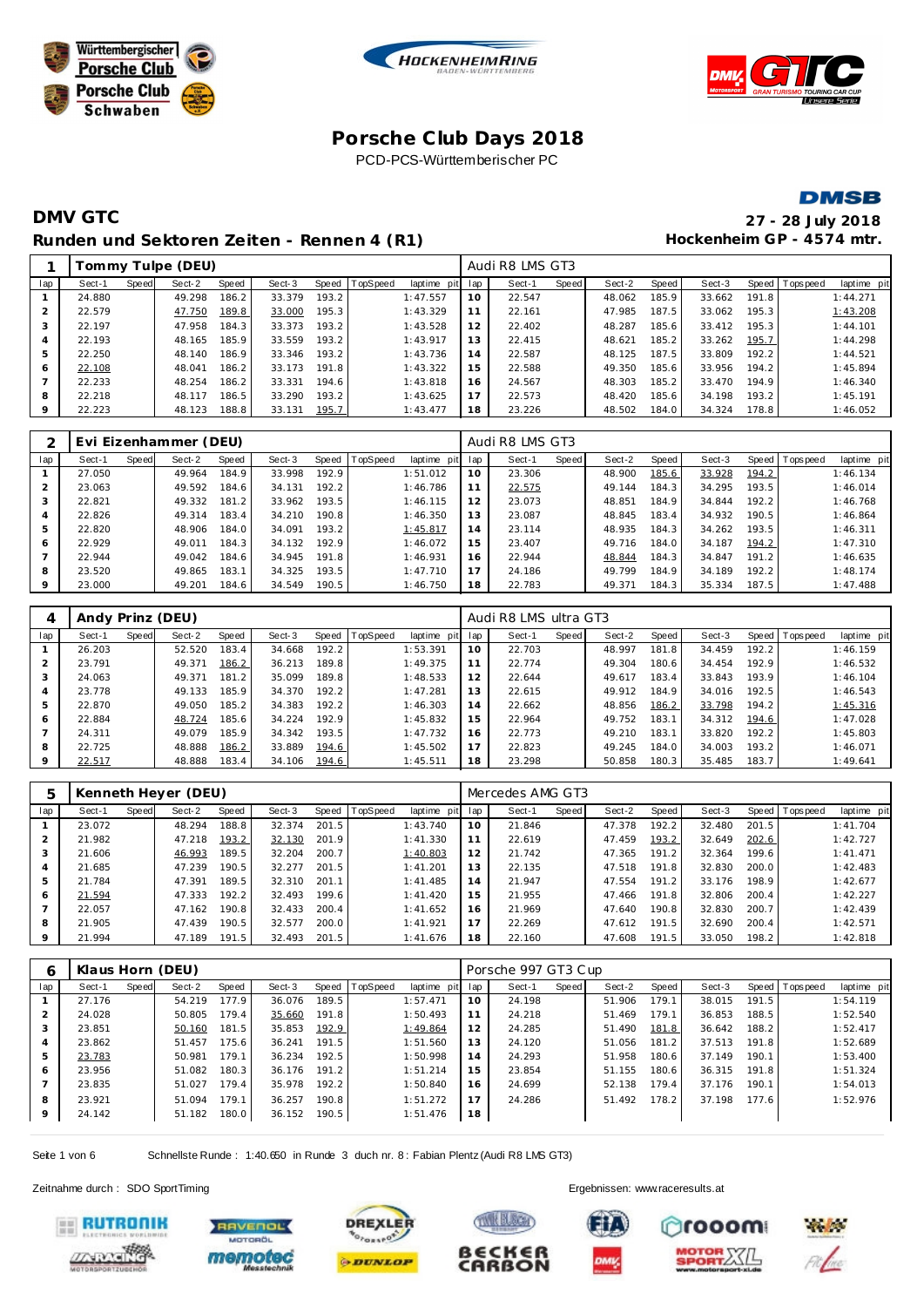







# **DMV GTC 27 - 28 July 2018** Runden und Sektoren Zeiten - Rennen 4 (R1) **Hockenheim GP** - 4574 mtr.

| 8              |        |       | Fabian Plentz (DEU) |       |        |       |          |             |     | Audi R8 LMS GT3 |       |        |       |        |       |                |             |
|----------------|--------|-------|---------------------|-------|--------|-------|----------|-------------|-----|-----------------|-------|--------|-------|--------|-------|----------------|-------------|
| lap            | Sect-1 | Speed | Sect-2              | Speed | Sect-3 | Speed | TopSpeed | laptime pit | lap | Sect-1          | Speed | Sect-2 | Speed | Sect-3 |       | Speed Topspeed | laptime pit |
|                | 22.911 |       | 47.706              | 189.1 | 32.117 | 198.9 |          | 1:42.734    | 10  | 21.964          |       | 47.613 | 184.0 | 32.536 | 198.5 |                | 1:42.113    |
| $\overline{2}$ | 21.672 |       | 47.148              | 189.1 | 32.215 | 199.6 |          | 1:41.035    | 11  | 21.715          |       | 47.435 | 189.8 | 32.264 | 199.6 |                | 1: 41.414   |
| 3              | 21.523 |       | 47.057              | 189.8 | 32.070 | 199.6 |          | 1:40.650    | 12  | 21.606          |       | 47.446 | 189.5 | 32.419 | 199.6 |                | 1: 41.471   |
| 4              | 21.563 |       | 47.197              | 189.5 | 32.136 | 198.5 |          | 1:40.896    | 13  | 21.795          |       | 47.530 | 186.5 | 32.625 | 199.6 |                | 1:41.950    |
| 5              | 21.684 |       | 47.158              | 189.8 | 32.233 | 198.2 |          | 1:41.075    | 14  | 22.229          |       | 47.582 | 188.8 | 32.623 | 197.8 |                | 1:42.434    |
| 6              | 21.583 |       | 47.349              | 187.5 | 32.336 | 198.9 |          | 1:41.268    | 15  | 21.897          |       | 47.534 | 188.5 | 32.626 | 198.9 |                | 1:42.057    |
|                | 22.063 |       | 47.180              | 189.1 | 32.223 | 199.3 |          | 1:41.466    | 16  | 22.215          |       | 47.846 | 189.5 | 32.592 | 198.5 |                | 1:42.653    |
| 8              | 21.736 |       | 47.200              | 189.5 | 32.289 | 199.3 |          | 1:41.225    | 17  | 22.012          |       | 47.580 | 189.5 | 32.876 | 197.8 |                | 1:42.468    |
| 9              | 21.609 |       | 47.241              | 189.8 | 32.464 | 199.6 |          | 1:41.314    | 18  | 22.208          |       | 47.761 | 186.5 | 33.212 | 195.7 |                | 1:43.181    |

|     |        |       | Pablo Briones (CHL) |       |        |       |          |             |     | Porsche 997 GT3 Cup |       |        |       |        |       |                 |             |
|-----|--------|-------|---------------------|-------|--------|-------|----------|-------------|-----|---------------------|-------|--------|-------|--------|-------|-----------------|-------------|
| lap | Sect-1 | Speed | Sect-2              | Speed | Sect-3 | Speed | TopSpeed | laptime pit | lap | Sect-1              | Speed | Sect-2 | Speed | Sect-3 |       | Speed Tops peed | laptime pit |
|     | 28.404 |       | 54.923              | 175.0 | 36.855 | 189.1 |          | 2:00.182    | 9   | 26.705              |       | 53.455 | 175.9 | 37.432 | 186.5 |                 | 1:57.592    |
|     | 24.931 |       | 53.562              | 176.8 | 36.887 | 187.2 |          | 1:55.380    | 10  | 25.843              |       | 53.719 | 173.1 | 37.378 | 188.8 |                 | 1:56.940    |
| 3   | 25.138 |       | 52.601              | 177.3 | 37.026 | 184.9 |          | 1:54.765    | 11  | 25.520              |       | 53.494 | 146.9 | 41.165 | 177.3 |                 | 2:00.179    |
| 4   | 25.036 |       | 52.641              | 178.8 | 36.604 | 189.8 |          | 1:54.281    | 12  | 25.347              |       | 54.550 | 171   | 37.528 | 186.2 |                 | 1:57.425    |
| 5   | 24.828 |       | 52.996              | 177.6 | 37.223 | 187.5 |          | 1:55.047    | 13  | 25.753              |       | 58.768 | 163.4 | 40.779 | 171.4 |                 | 2:05.300    |
| 6   | 25.027 |       | 53.030              | 177.9 | 37.028 | 189.1 |          | 1:55.085    | 14  | 26.769              |       | 56.601 | 169.0 | 38.473 | 179.4 |                 | 2:01.843    |
|     | 25.239 |       | 53.518              | 150.8 | 40.202 | 183.4 |          | 1:58.959    | 15  | 26.332              |       | 55.264 | 155.2 | 38.621 | 172.2 |                 | 2:00.217    |
| 8   | 25.153 |       | 54.121              | 178.5 | 37.579 | 167.2 |          | 1:56.853    | 16  | 27.504              |       | 55.786 | 168.0 | 39.544 | 180.0 |                 | 2:02.834    |

| 10  |        |       | Markus Alber (DEU) |       |        |       |                 |             |     | Corvette Z.06R GT3 |       |        |       |        |       |                |             |
|-----|--------|-------|--------------------|-------|--------|-------|-----------------|-------------|-----|--------------------|-------|--------|-------|--------|-------|----------------|-------------|
| lap | Sect-1 | Speed | Sect-2             | Speed | Sect-3 | Speed | <b>TopSpeed</b> | laptime pit | lap | Sect-1             | Speed | Sect-2 | Speed | Sect-3 |       | Speed Topspeed | laptime pit |
|     | 24.488 |       | 49.278             | 189.5 | 33.351 | 197.8 |                 | 1:47.117    | 10  | 22.514             |       | 48.548 | 185.9 | 33.699 | 199.3 |                | 1:44.761    |
| 2   | 22.733 |       | 49.125             | 189.1 | 33.615 | 199.3 |                 | 1:45.473    |     | 22.491             |       | 48.497 | 185.9 | 33.635 | 198.5 |                | 1:44.623    |
| 3   | 22.856 |       | 48.367             | 189.5 | 33.308 | 198.5 |                 | 1:44.531    | 12  | 22.779             |       | 48.704 | 190.8 | 34.071 | 199.6 |                | 1:45.554    |
| 4   | 22.572 |       | 48.628             | 188.5 | 33.594 | 198.5 |                 | 1:44.794    | 13  | 22.569             |       | 48.423 | 188.8 | 34.061 | 199.3 |                | 1:45.053    |
| 5   | 22.553 |       | 48.839             | 189.8 | 33.883 | 197.8 |                 | 1:45.275    | 14  | 22.783             |       | 49.110 | 190.5 | 33.850 | 196.4 |                | 1:45.743    |
| 6   | 22.731 |       | 48.256             | 187.5 | 33.516 | 199.6 |                 | 1:44.503    | 15  | 23.067             |       | 49.521 | 187.8 | 34.880 | 197.4 |                | 1:47.468    |
|     | 22.562 |       | 48.682             | 184.6 | 33.989 | 197.4 |                 | 1:45.233    | 16  | 23.023             |       | 49.340 | 185.6 | 34.426 | 197.1 |                | 1:46.789    |
| 8   | 22.560 |       | 48.684             | 188.5 | 34.317 | 194.9 |                 | 1:45.561    | 17  | 23.223             |       | 49.608 | 184.6 | 34.465 | 197.4 |                | 1:47.296    |
| 9   | 23.981 |       | 49.239             | 187.8 | 33.519 | 198.2 |                 | 1:46.739    | 18  | 23.106             |       | 48.976 | 185.6 | 34.195 | 191.5 |                | 1:46.277    |

| 13             |        |       | imo Scheibner (DEU) |       |        |       |          |             |     | BMW Z4 GT3 |       |        |       |        |       |                |             |
|----------------|--------|-------|---------------------|-------|--------|-------|----------|-------------|-----|------------|-------|--------|-------|--------|-------|----------------|-------------|
| lap            | Sect-1 | Speed | Sect-2              | Speed | Sect-3 | Speed | TopSpeed | laptime pit | lap | Sect-1     | Speed | Sect-2 | Speed | Sect-3 |       | Speed Topspeed | laptime pit |
|                | 27.030 |       | 50.654              | 183.1 | 35.258 | 191.2 |          | 1:52.942    | 10  | 23.236     |       | 49.117 | 185.2 | 33.664 | 194.6 |                | 1:46.017    |
| $\overline{2}$ | 23.887 |       | 49.401              | 184.0 | 33.630 | 194.2 |          | 1:46.918    | 11  | 22.949     |       | 49.512 | 184.9 | 34.043 | 191.5 |                | 1:46.504    |
| 3              | 22.855 |       | 48.887              | 186.5 | 33.594 | 194.2 |          | 1:45.336    | 12  | 23.125     |       | 49.040 | 185.2 | 33.611 | 194.6 |                | 1:45.776    |
| $\overline{4}$ | 22.700 |       | 50.133              | 183.1 | 33.676 | 195.7 |          | 1:46.509    | 13  | 23.194     |       | 49.018 | 185.6 | 34.146 | 191.8 |                | 1:46.358    |
| 5              | 22.605 |       | 48.786              | 185.6 | 33.607 | 195.3 |          | 1:44.998    | 14  | 23.261     |       | 48.908 | 185.2 | 33.879 | 193.2 |                | 1:46.048    |
| 6              | 22.653 |       | 49.062              | 184.9 | 33.527 | 193.9 |          | 1:45.242    | 15  | 23.346     |       | 49.009 | 185.6 | 34.081 | 194.6 |                | 1:46.436    |
|                | 23.160 |       | 49.233              | 184.6 | 34.419 | 192.2 |          | 1:46.812    | 16  | 23.226     |       | 50.078 | 183.7 | 34.307 | 192.9 |                | 1:47.611    |
| 8              | 22.884 |       | 49.471              | 183.7 | 33.907 | 193.9 |          | 1:46.262    | 17  | 23.319     |       | 49.323 | 184.9 | 34.371 | 192.2 |                | 1:47.013    |
| 9              | 22.918 |       | 49.273              | 184.9 | 34.584 | 191.8 |          | 1:46.775    | 18  | 23.233     |       | 49.869 | 181.8 | 34.860 | 192.5 |                | 1:47.962    |

| 16             |        |       | Stanislav Dobrev (BGR) |       |        |       |                 |             |     | Mercedes-AMG GT3 |       |        |       |        |       |                |             |
|----------------|--------|-------|------------------------|-------|--------|-------|-----------------|-------------|-----|------------------|-------|--------|-------|--------|-------|----------------|-------------|
| lap            | Sect-1 | Speed | Sect-2                 | Speed | Sect-3 | Speed | <b>TopSpeed</b> | laptime pit | lap | Sect-1           | Speed | Sect-2 | Speed | Sect-3 |       | Speed Topspeed | laptime pit |
|                | 25.752 |       | 48.987                 | 186.9 | 33.624 | 195.7 |                 | 1:48.363    | 10  | 22.661           |       | 48.729 | 184.0 | 33.200 | 196.0 |                | 1:44.590    |
| $\overline{2}$ | 22.907 |       | 48.652                 | 187.8 | 33.707 | 193.9 |                 | 1:45.266    | 11  | 22.895           |       | 48.925 | 182.4 | 33.313 | 196.7 |                | 1:45.133    |
| 3              | 23.048 |       | 48.518                 | 185.9 | 33.780 | 195.3 |                 | 1:45.346    | 12  | 22.886           |       | 48.537 | 186.9 | 33.472 | 195.7 |                | 1:44.895    |
| $\overline{A}$ | 22.690 |       | 49.060                 | 185.9 | 33.696 | 197.1 |                 | 1:45.446    | 13  | 22.747           |       | 48.576 | 185.6 | 33.403 | 195.3 |                | 1:44.726    |
| 5              | 22.894 |       | 47.921                 | 188.2 | 33.391 | 194.9 |                 | 1:44.206    | 14  | 22.989           |       | 48.527 | 187.5 | 33.489 | 194.9 |                | 1:45.005    |
| 6              | 22.564 |       | 48.136                 | 188.2 | 32.851 | 196.4 |                 | 1:43.551    | 15  | 23.343           |       | 49.375 | 186.2 | 34.905 | 192.9 |                | 1:47.623    |
|                | 22.830 |       | 48.154                 | 187.2 | 33.747 | 195.7 |                 | 1:44.731    | 16  | 23.318           |       | 48.904 | 184.0 | 34.073 | 194.2 |                | 1:46.295    |
| 8              | 22.822 |       | 48.456                 | 187.2 | 33.808 | 192.9 |                 | 1:45.086    | 17  | 23.266           |       | 49.835 | 180.9 | 35.120 | 191.5 |                | 1:48.221    |
| 9              | 23.554 |       | 48.676                 | 187.2 | 33.270 | 196.0 |                 | 1:45.500    | 18  | 23.258           |       | 49.462 | 181.5 | 34.833 | 190.8 |                | 1:47.553    |

Seite 2 von 6 Schnellste Runde : 1:40.650 in Runde 3 duch nr. 8 : Fabian Plentz (Audi R8 LMS GT3)

Zeitnahme durch : SDO SportTiming Ergebnissen: [www.raceresults.a](www.raceresults.at)t













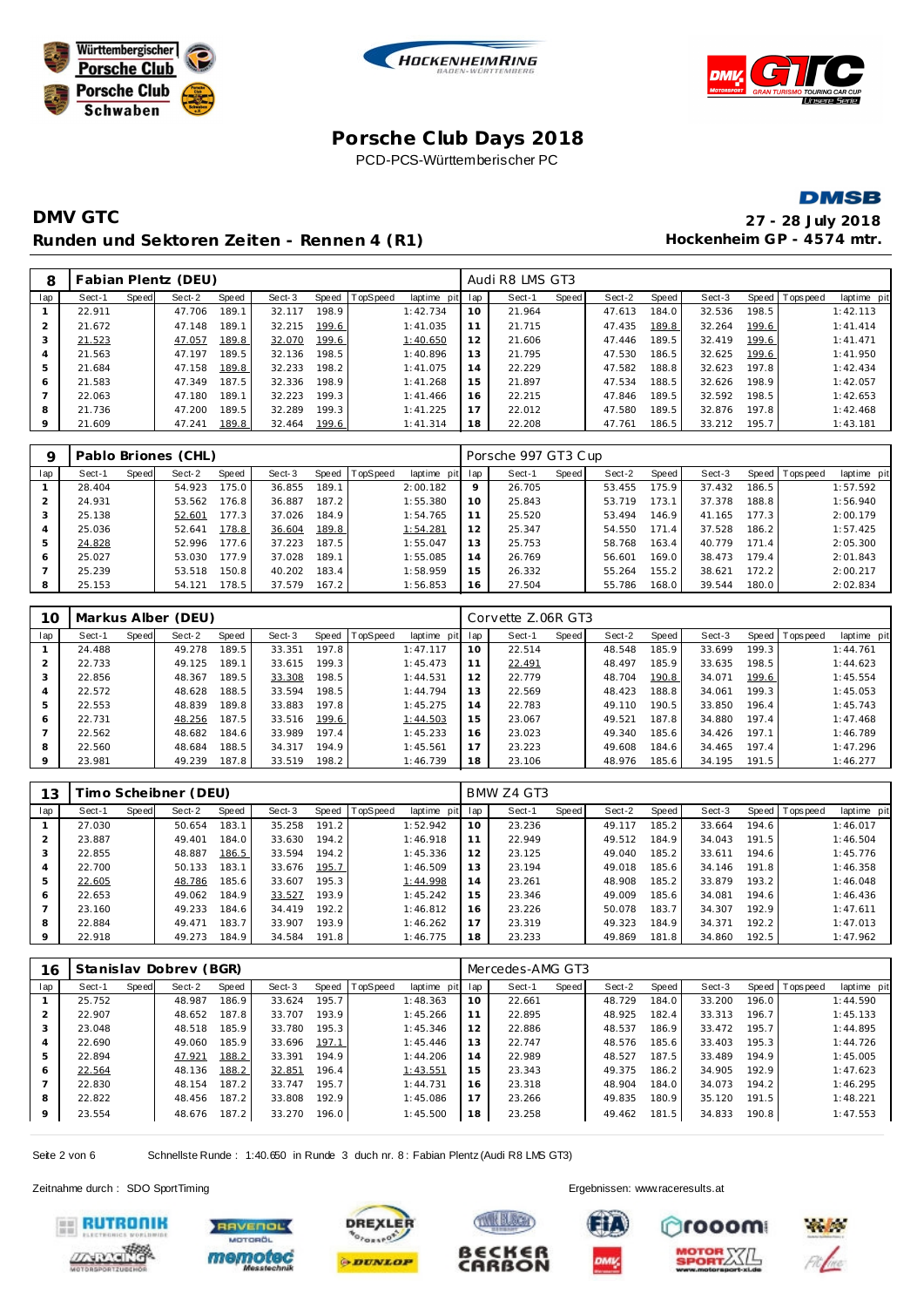







# **DMV GTC 27 - 28 July 2018** Runden und Sektoren Zeiten - Rennen 4 (R1) **Hockenheim GP** - 4574 mtr.

| 19             |        |       | Peter Schmidt (DEU) |       |        |       |          |             |     | Audi R8 LMS GT3 |       |        |       |        |       |                |             |
|----------------|--------|-------|---------------------|-------|--------|-------|----------|-------------|-----|-----------------|-------|--------|-------|--------|-------|----------------|-------------|
| lap            | Sect-1 | Speed | Sect-2              | Speed | Sect-3 | Speed | TopSpeed | laptime pit | lap | Sect-1          | Speed | Sect-2 | Speed | Sect-3 |       | Speed Topspeed | laptime pit |
|                | 26.288 |       | 49.809              | 182.4 | 34.265 | 190.5 |          | 1:50.362    | 10  | 23.237          |       | 50.037 | 183.7 | 34.559 | 190.8 |                | 1:47.833    |
| $\overline{2}$ | 22.916 |       | 49.700              | 183.4 | 34.022 | 191.5 |          | 1:46.638    | 11  | 23.129          |       | 50.127 | 180.6 | 34.525 | 191.2 |                | 1:47.781    |
| 3              | 22.714 |       | 49.417              | 183.4 | 33.815 | 192.2 |          | 1:45.946    | 12  | 23.448          |       | 50.226 | 181.5 | 35.029 | 189.8 |                | 1:48.703    |
| $\overline{4}$ | 22.782 |       | 49.279              | 182.4 | 33.863 | 190.1 |          | 1:45.924    | 13  | 23.277          |       | 49.808 | 181.8 | 34.304 | 190.5 |                | 1:47.389    |
| 5              | 22.576 |       | 49.428              | 182.7 | 34.102 | 192.2 |          | 1:46.106    | 14  | 23.009          |       | 49.626 | 184.0 | 34.075 | 192.5 |                | 1:46.710    |
| 6              | 22.676 |       | 49.384              | 181.5 | 33.944 | 191.8 |          | 1:46.004    | 15  | 22.726          |       | 49.796 | 181.8 | 34.477 | 190.5 |                | 1:46.999    |
|                | 22.845 |       | 49.411              | 182.7 | 34.410 | 190.8 |          | 1:46.666    | 16  | 22.969          |       | 49.652 | 181.2 | 34.127 | 192.2 |                | 1:46.748    |
| 8              | 22.882 |       | 50.138              | 179.7 | 34.383 | 191.5 |          | 1:47.403    | 17  | 23.522          |       | 49.240 | 184.6 | 34.130 | 191.5 |                | 1:46.892    |
| 9              | 22.912 |       | 50.189              | 183.1 | 34.779 | 190.5 |          | 1:47.880    | 18  | 22.713          |       | 49.624 | 182.4 | 35.085 | 190.1 |                | 1:47.422    |

| 27      |        |       | Roland Hertner (DEU) |       |        |       |                |             |     | VW Golf GTI TCR |       |        |       |        |         |                |             |
|---------|--------|-------|----------------------|-------|--------|-------|----------------|-------------|-----|-----------------|-------|--------|-------|--------|---------|----------------|-------------|
| lap     | Sect-1 | Speed | Sect-2               | Speed | Sect-3 |       | Speed TopSpeed | laptime pit | lap | Sect-1          | Speed | Sect-2 | Speed | Sect-3 |         | Speed Topspeed | laptime pit |
|         | 26.967 |       | 54.821               | 170.9 | 35.716 | 178.8 |                | 1:57.504    | 10  | 24.008          |       | 52.826 | 172.5 | 35.330 | 179.4   |                | 1:52.164    |
|         | 24.352 |       | 53.163               | 172.0 | 35.356 | 179.7 |                | 1:52.871    |     | 24.136          |       | 53.200 | 171.4 | 35.613 | 178.8 I |                | 1:52.949    |
|         | 23.988 |       | 52.776               | 171.7 | 35.387 | 180.9 |                | 1:52.151    | 12  | 24.076          |       | 54.143 | 168.8 | 35.692 | 179.7   |                | 1:53.911    |
| 4       | 23.903 |       | 52.696               | 172.2 | 35.543 | 180.0 |                | 1:52.142    | 13  | 24.096          |       | 53.211 | 170.3 | 35.765 | 177.6   |                | 1:53.072    |
| 5       | 24.118 |       | 52.829               | 172.8 | 35.543 | 177.9 |                | 1:52.490    | 14  | 25.034          |       | 53.406 | 170.1 | 35.793 | 178.5   |                | 1:54.233    |
| 6       | 23.786 |       | 52.759               | 172.0 | 35.381 | 179.4 |                | 1:51.926    | 15  | 24.304          |       | 52.854 | 171.2 | 35.693 | 179.1   |                | 1:52.851    |
|         | 23.936 |       | 52.763               | 172.0 | 35.229 | 180.0 |                | 1:51.928    | 16  | 24.202          |       | 53.182 | 170.6 | 35.859 | 178.8   |                | 1:53.243    |
| 8       | 24.029 |       | 52.592               | 171.4 | 35.283 | 180.0 |                | 1:51.904    | 17  | 24.224          |       | 53.949 | 169.5 | 36.737 | 177.9   |                | 1:54.910    |
| $\circ$ | 24.011 |       | 53.001               | 172.2 | 36.442 | 180.3 |                | 1:53.454    | 18  |                 |       |        |       |        |         |                |             |

| 32  |        |       | Simon Klemund (DEU) |       |        |       |                |             |         | BMW M235i Racing |       |        |       |        |       |                |             |
|-----|--------|-------|---------------------|-------|--------|-------|----------------|-------------|---------|------------------|-------|--------|-------|--------|-------|----------------|-------------|
| lap | Sect-1 | Speed | Sect-2              | Speed | Sect-3 |       | Speed TopSpeed | laptime pit | lap     | Sect-1           | Speed | Sect-2 | Speed | Sect-3 |       | Speed Topspeed | laptime pit |
|     | 28.952 |       | 57.218              | 156.1 | 39.302 | 163.6 |                | 2:05.472    | $\circ$ | 26.218           |       | 56.293 | 157.9 | 38.485 | 164.9 |                | 2:00.996    |
|     | 26.054 |       | 56.845              | 155.4 | 38.779 | 164.4 |                | 2:01.678    | 10      | 25.733           |       | 56.601 | 157.4 | 38.469 | 165.1 |                | 2:00.803    |
| 3   | 26.041 |       | 56.573              | 156.3 | 38.961 | 163.6 |                | 2:01.575    | 11      | 25.999           |       | 56.673 | 157.2 | 38.844 | 164.4 |                | 2:01.516    |
| 4   | 26.106 |       | 56.449              | 156.7 | 39.091 | 164.1 |                | 2:01.646    | 12      | 26.066           |       | 57.257 | 156.5 | 39.029 | 165.9 |                | 2:02.352    |
| 5   | 25.840 |       | 58.053              | 158.6 | 38.724 | 163.6 |                | 2:02.617    | 13      | 26.875           |       | 56.459 | 157.4 | 38.397 | 165.4 |                | 2:01.731    |
| 6   | 26.102 |       | 57.391              | 157.0 | 39.038 | 164.4 |                | 2:02.531    | 14      | 25.874           |       | 56.939 | 157.7 | 39.253 | 163.4 |                | 2:02.066    |
|     | 26.133 |       | 58.187              | 155.4 | 38.716 | 163.6 |                | 2:03.036    | 15      | 26.868           |       | 56.895 | 156.7 | 38.495 | 165.6 |                | 2:02.258    |
| 8   | 26.086 |       | 56.851              | 157.4 | 38.289 | 164.9 |                | 2:01.226    | 16      |                  |       |        |       |        |       |                |             |

| 44  |        |       | Dennis Busch (DEU) |       |        |       |                 |             |     | Audi R8 LMS GT3 |       |        |       |        |       |                |             |
|-----|--------|-------|--------------------|-------|--------|-------|-----------------|-------------|-----|-----------------|-------|--------|-------|--------|-------|----------------|-------------|
| lap | Sect-1 | Speed | Sect-2             | Speed | Sect-3 | Speed | <b>TopSpeed</b> | laptime pit | lap | Sect-1          | Speed | Sect-2 | Speed | Sect-3 |       | Speed Topspeed | laptime pit |
|     | 23.231 |       | 47.523             | 190.5 | 32.484 | 197.1 |                 | 1:43.238    | 10  | 21.899          |       | 48.296 | 190.1 | 32.769 | 201.5 |                | 1:42.964    |
|     | 21.823 |       | 47.072             | 190.5 | 32.287 | 200.7 |                 | 1:41.182    | 11  | 22.221          |       | 47.839 | 187.5 | 32.980 | 201.5 |                | 1:43.040    |
| 3   | 21.604 |       | 46.894             | 190.5 | 32.367 | 196.4 |                 | 1:40.865    | 12  | 21.842          |       | 47.652 | 188.8 | 32.904 | 199.6 |                | 1:42.398    |
| 4   | 21.694 |       | 47.050             | 189.8 | 32.432 | 198.5 |                 | 1:41.176    | 13  | 21.884          |       | 47.816 | 189.1 | 33.303 | 195.3 |                | 1:43.003    |
| 5   | 21.729 |       | 47.181             | 189.8 | 32.531 | 197.4 |                 | 1: 41.441   | 14  | 22.102          |       | 47.644 | 188.8 | 33.068 | 198.2 |                | 1:42.814    |
| 6   | 21.731 |       | 47.297             | 189.8 | 32.561 | 198.9 |                 | 1:41.589    | 15  | 22.448          |       | 48.042 | 187.8 | 33.125 | 198.9 |                | 1:43.615    |
|     | 21.896 |       | 47.246             | 188.8 | 32.576 | 198.9 |                 | 1:41.718    | 16  | 22.262          |       | 47.828 | 188.8 | 33.081 | 198.5 |                | 1:43.171    |
| 8   | 21.988 |       | 47.329             | 189.8 | 32.681 | 198.9 |                 | 1:41.998    | 17  | 22.184          |       | 47.986 | 186.2 | 33.968 | 198.5 |                | 1:44.138    |
| 9   | 21.726 |       | 47.202             | 189.8 | 32.592 | 199.3 |                 | 1:41.520    | 18  | 22.112          |       | 48.007 | 187.2 | 33.501 | 195.7 |                | 1:43.620    |

| 51             |        |       | Karlheinz Blessing (DEU) |       |        |       |          |             |     | Porsche 991 GT3 Cup |       |        |       |        |       |                |             |
|----------------|--------|-------|--------------------------|-------|--------|-------|----------|-------------|-----|---------------------|-------|--------|-------|--------|-------|----------------|-------------|
| lap            | Sect-1 | Speed | Sect-2                   | Speed | Sect-3 | Speed | TopSpeed | laptime pit | lap | Sect-1              | Speed | Sect-2 | Speed | Sect-3 |       | Speed Topspeed | laptime pit |
|                | 27.077 |       | 50.953                   | 182.7 | 35.131 | 190.8 |          | 1:53.161    | 10  | 23.715              |       | 49.715 | 183.4 | 35.747 | 191.5 |                | 1:49.177    |
|                | 23.642 |       | 51.827                   | 178.5 | 36.559 | 192.2 |          | 1:52.028    | 11  | 23.509              |       | 50.203 | 182.4 | 35.783 | 191.5 |                | 1:49.495    |
| 3              | 23.927 |       | 49.394                   | 183.4 | 35.242 | 191.5 |          | 1:48.563    | 12  | 23.671              |       | 50.011 | 180.9 | 35.428 | 193.9 |                | 1:49.110    |
| $\overline{4}$ | 24.882 |       | 49.697                   | 183.7 | 35.723 | 190.5 |          | 1:50.302    | 13  | 24.008              |       | 51.905 | 179.4 | 35.872 | 191.5 |                | 1:51.785    |
| 5              | 23.426 |       | 49.567                   | 182.7 | 35.267 | 191.8 |          | 1:48.260    | 14  | 24.031              |       | 51.410 | 180.6 | 35.812 | 193.5 |                | 1:51.253    |
| 6              | 23.522 |       | 49.546                   | 183.7 | 35.113 | 194.2 |          | 1:48.181    | 15  | 24.203              |       | 50.303 | 183.7 | 35.341 | 192.2 |                | 1:49.847    |
|                | 23.329 |       | 49.529                   | 183.1 | 34.914 | 194.2 |          | 1:47.772    | 16  | 23.528              |       | 50.262 | 183.4 | 35.601 | 193.2 |                | 1:49.391    |
| 8              | 23.240 |       | 49.612                   | 184.3 | 35.124 | 193.5 |          | 1:47.976    | 17  | 23.715              |       | 49.853 | 183.7 | 35.385 | 193.2 |                | 1:48.953    |
| 9              | 23.553 |       | 49.828                   | 183.1 | 35.073 | 192.9 |          | 1:48.454    | 18  |                     |       |        |       |        |       |                |             |

Seite 3 von 6 Schnellste Runde : 1:40.650 in Runde 3 duch nr. 8 : Fabian Plentz (Audi R8 LMS GT3)

Zeitnahme durch : SDO SportTiming Ergebnissen: [www.raceresults.a](www.raceresults.at)t















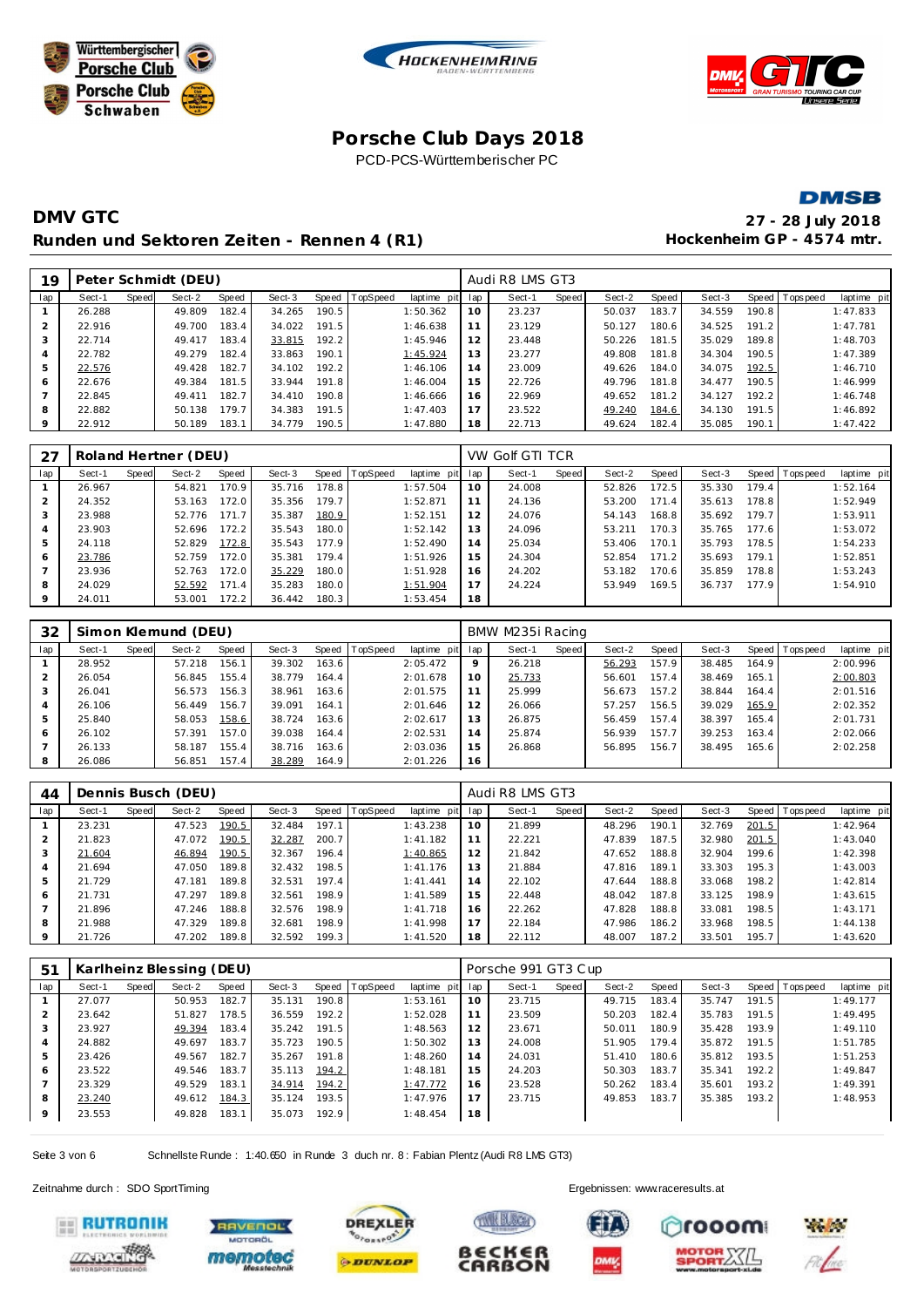







# **DMV GTC 27 - 28 July 2018** Runden und Sektoren Zeiten - Rennen 4 (R1) **Hockenheim GP** - 4574 mtr.

| 55  |        |       | Dietmar Haggenmüller (DEU) |       |        |       |                  |                 |    | Mercedes-AMG GT3 |       |        |       |        |       |                |             |
|-----|--------|-------|----------------------------|-------|--------|-------|------------------|-----------------|----|------------------|-------|--------|-------|--------|-------|----------------|-------------|
| lap | Sect-1 | Speed | Sect-2                     | Speed | Sect-3 |       | Speed   TopSpeed | laptime pit lap |    | Sect-1           | Speed | Sect-2 | Speed | Sect-3 |       | Speed Topspeed | laptime pit |
|     | 25.124 |       | 49.202                     | 189.1 | 33.330 | 198.9 |                  | 1:47.656        | 10 | 22.557           |       | 48.100 | 191.8 | 34.025 | 200.0 |                | 1:44.682    |
|     | 22.541 |       | 48.566                     | 189.5 | 33.678 | 197.8 |                  | 1:44.785        | 11 | 22.315           |       | 47.881 | 190.8 | 32.967 | 199.3 |                | 1:43.163    |
|     | 22.263 |       | 47.578                     | 191.2 | 32.681 | 200.7 |                  | 1:42.522        | 12 | 22.206           |       | 48.224 | 190.5 | 33.388 | 201.1 |                | 1:43.818    |
|     | 21.988 |       | 48.173                     | 189.5 | 33.023 | 201.5 |                  | 1:43.184        | 13 | 22.282           |       | 49.355 | 185.2 | 32.917 | 200.7 |                | 1:44.554    |
| 5   | 22.581 |       | 48.119                     | 189.8 | 33.136 | 198.5 |                  | 1:43.836        | 14 | 22.347           |       | 48.127 | 190.8 | 33.513 | 200.0 |                | 1:43.987    |
| 6   | 22.264 |       | 48.076                     | 189.5 | 33.017 | 199.3 |                  | 1:43.357        | 15 | 22.645           |       | 48.351 | 190.5 | 33.529 | 201.5 |                | 1:44.525    |
|     | 22.247 |       | 48.436                     | 189.5 | 33.173 | 201.1 |                  | 1:43.856        | 16 | 22.280           |       | 48.010 | 191.5 | 32.954 | 200.7 |                | 1:43.244    |
| 8   | 22.340 |       | 48.933                     | 192.5 | 32.821 | 200.4 |                  | 1:44.094        | 17 | 22.326           |       | 48.086 | 190.8 | 33.320 | 199.6 |                | 1:43.732    |
|     | 21.976 |       | 48.242                     | 191.2 | 32.918 | 201.5 |                  | 1:43.136        | 18 | 22.422           |       | 48.680 | 189.1 | 33.252 | 200.4 |                | 1:44.354    |

| 56  |        |       | Bruno Stucky (CHE) |       |        |       |                  |             |         | MB SLS GT3 |       |          |       |        |       |                 |             |
|-----|--------|-------|--------------------|-------|--------|-------|------------------|-------------|---------|------------|-------|----------|-------|--------|-------|-----------------|-------------|
| lap | Sect-1 | Speed | Sect-2             | Speed | Sect-3 |       | Speed   TopSpeed | laptime pit | lap     | Sect-1     | Speed | Sect-2   | Speed | Sect-3 |       | Speed Tops peed | laptime pit |
|     | 25.588 |       | 50.186             | 187.2 | 34.363 | 195.3 |                  | 1:50.137    | $\circ$ | 22.669     |       | 48.740   | 186.5 | 33.943 | 196.4 |                 | 1:45.352    |
|     | 22.982 |       | 48.890             | 185.6 | 33.927 | 196.4 |                  | 1:45.799    | 10      | 22.567     |       | 48.793   | 188.5 | 34.013 | 195.3 |                 | 1:45.373    |
| 3   | 22.630 |       | 48.692             | 185.6 | 33.913 | 197.1 |                  | 1:45.235    | 11      | 25.172     |       | 1:06.412 | 133.2 |        |       |                 | 2:20.402    |
|     | 22.677 |       | 48.597             | 187.5 | 33.824 | 196.0 |                  | 1:45.098    | 12      | Out        |       | 50.148   | 183.7 | 34.771 | 192.5 |                 | 3:33.369 P  |
| 5   | 22.571 |       | 48.647             | 188.2 | 33.976 | 197.4 |                  | 1:45.194    | 13      | 23.388     |       | 49.923   | 183.4 | 34.570 | 196.0 |                 | 1:47.881    |
| 6   | 22.561 |       | 48.722             | 185.6 | 34.017 | 196.0 |                  | 1:45.300    | 14      | 23.372     |       | 50.030   | 184.9 | 34.573 | 194.2 |                 | 1:47.975    |
|     | 22.639 |       | 48.759             | 188.8 | 34.153 | 197.8 |                  | 1:45.551    | 15      | 23.354     |       | 49.285   | 184.0 | 34.244 | 197.1 |                 | 1:46.883    |
| 8   | 22.809 |       | 49.283             | 184.0 | 34.020 | 195.7 |                  | 1:46.112    | 16      | 23.152     |       | 48.779   | 184.9 | 34.245 | 196.0 |                 | 1:46.176    |

| 63      |        |       | Luis Glania (DEU) |       |        |       |                 |                 |    | Porsche 991 GT3 Cup |       |        |       |        |       |                 |             |
|---------|--------|-------|-------------------|-------|--------|-------|-----------------|-----------------|----|---------------------|-------|--------|-------|--------|-------|-----------------|-------------|
| lap     | Sect-1 | Speed | Sect-2            | Speed | Sect-3 | Speed | <b>TopSpeed</b> | laptime pit lap |    | Sect-1              | Speed | Sect-2 | Speed | Sect-3 |       | Speed Tops peed | laptime pit |
|         | 27.846 |       | 51.810            | 178.8 | 34.691 | 192.5 |                 | 1:54.347        | 10 | 23.168              |       | 49.832 | 180.9 | 34.883 | 192.2 |                 | 1:47.883    |
| 2       | 23.332 |       | 49.915            | 180.3 | 35.029 | 191.5 |                 | 1:48.276        |    | 23.287              |       | 50.287 | 178.2 | 35.169 | 191.8 |                 | 1:48.743    |
| 3       | 23.152 |       | 49.281            | 179.4 | 34.826 | 189.8 |                 | 1:47.259        | 12 | 23.299              |       | 50.073 | 178.5 | 34.904 | 192.5 |                 | 1:48.276    |
| 4       | 23.340 |       | 49.297            | 180.3 | 34.672 | 189.5 |                 | 1:47.309        | 13 | 23.301              |       | 50.299 | 179.7 | 35.030 | 191.5 |                 | 1:48.630    |
| 5       | 23.462 |       | 49.741            | 178.5 | 34.533 | 191.2 |                 | 1:47.736        | 14 | 23.413              |       | 50.211 | 178.5 | 35.022 | 191.2 |                 | 1:48.646    |
| 6       | 23.473 |       | 49.970            | 177.6 | 34.698 | 191.2 |                 | 1:48.141        | 15 | 23.170              |       | 50.588 | 175.9 | 35.060 | 191.2 |                 | 1:48.818    |
|         | 23.364 |       | 49.662            | 177.6 | 34.685 | 192.5 |                 | 1:47.711        | 16 | 24.356              |       | 52.503 | 176.5 | 36.194 | 189.8 |                 | 1:53.053    |
| 8       | 23.073 |       | 50.395            | 179.1 | 34.937 | 192.2 |                 | 1:48.405        |    | 23.776              |       | 50.298 | 179.1 | 35.630 | 190.1 |                 | 1:49.704    |
| $\circ$ | 23.181 |       | 49.510            | 180.6 | 34.797 | 192.2 |                 | 1:47.488        | 18 |                     |       |        |       |        |       |                 |             |

| 66  |        |       | Jürgen Marschlich (DEU) |       |        |       |                |             |         | Audi R8 LMS GT4 |       |        |       |        |       |                   |             |
|-----|--------|-------|-------------------------|-------|--------|-------|----------------|-------------|---------|-----------------|-------|--------|-------|--------|-------|-------------------|-------------|
| lap | Sect-1 | Speed | Sect-2                  | Speed | Sect-3 |       | Speed TopSpeed | laptime pit | lap     | Sect-1          | Speed | Sect-2 | Speed | Sect-3 | Speed | <b>T</b> ops peed | laptime pit |
|     | 28.744 |       | 55.788                  | 166.7 | 38.256 | 176.8 |                | 2:02.788    | $\circ$ | 25.736          |       | 55.196 | 166.4 | 38.868 | 179.7 |                   | 1:59.800    |
|     | 25.737 |       | 54.291                  | 167.7 | 38.837 | 177.3 |                | 1:58.865    | 10      | 26.138          |       | 55.107 | 170.3 | 39.627 | 175.9 |                   | 2:00.872    |
| 3   | 25.737 |       | 55.207                  | 167.2 | 39.055 | 177.0 |                | 1:59.999    | 11      | 25.740          |       | 55.114 | 159.1 | 39.954 | 171.2 |                   | 2:00.808    |
| 4   | 25.417 |       | 54.759                  | 168.8 | 39.382 | 176.2 |                | 1:59.558    | 12      | 25.192          |       | 55.073 | 167.7 | 38.980 | 176.8 |                   | 1:59.245    |
| 5   | 25.707 |       | 54.265                  | 165.4 | 39.163 | 177.6 |                | 1:59.135    | 13      | 25.812          |       | 54.303 | 168.8 | 39.552 | 78.8  |                   | 1:59.667    |
| 6   | 25.797 |       | 54.056                  | 168.8 | 38.753 | 177.6 |                | 1:58.606    | 14      | 25.524          |       | 54.198 | 164.4 | 39.153 | 175.6 |                   | 1:58.875    |
|     | 25.087 |       | 55.531                  | 168.8 | 38.823 | 168.0 |                | 1:59.441    | 15      | 27.249          |       | 55.159 | 164.6 | 39.307 | 173.6 |                   | 2:01.715    |
| 8   | 25.893 |       | 55.695                  | 167.2 | 40.278 | 173.9 |                | 2:01.866    | 16      | 26.090          |       | 54.521 | 170.3 | 39.883 | 163.9 |                   | 2:00.494    |

| 75  |        |       | Thomas Langer (DEU) |       |        |       |                |             |     | Porsche 991 GT3 Cup |       |        |       |        |       |                 |             |
|-----|--------|-------|---------------------|-------|--------|-------|----------------|-------------|-----|---------------------|-------|--------|-------|--------|-------|-----------------|-------------|
| lap | Sect-1 | Speed | Sect-2              | Speed | Sect-3 |       | Speed TopSpeed | laptime pit | lap | Sect-1              | Speed | Sect-2 | Speed | Sect-3 |       | Speed Tops peed | laptime pit |
|     | 27.822 |       | 52.642              | 177.6 | 35.486 | 190.8 |                | 1:55.950    | 10  | 23.342              |       | 50.512 | 180.9 | 35.609 | 190.5 |                 | 1:49.463    |
|     | 24.627 |       | 50.479              | 179.4 | 35.255 | 190.1 |                | 1:50.361    | 11  | 23.238              |       | 49.850 | 184.6 | 35.205 | 191.2 |                 | 1:48.293    |
| 3   | 23.933 |       | 50.316              | 180.9 | 35.357 | 189.8 |                | 1:49.606    | 12  | 23.263              |       | 50.097 | 181.2 | 35.363 | 190.5 |                 | 1:48.723    |
| 4   | 23.635 |       | 50.087              | 180.6 | 35.415 | 190.1 |                | 1:49.137    | 13  | 23.629              |       | 50.540 | 180.6 | 35.502 | 190.5 |                 | 1:49.671    |
| 5   | 23.300 |       | 49.826              | 181.5 | 35.051 | 192.2 |                | 1:48.177    | 14  | 24.150              |       | 50.293 | 180.6 | 36.064 | 190.8 |                 | 1:50.507    |
| 6   | 23.438 |       | 49.519              | 181.2 | 35.081 | 191.5 |                | 1:48.038    | 15  | 23.767              |       | 50.486 | 181.8 | 35.503 | 191.8 |                 | 1:49.756    |
|     | 23.340 |       | 52.759              | 180.9 | 35.236 | 190.5 |                | 1:51.335    | 16  | 23.676              |       | 50.216 | 180.3 | 35.394 | 191.8 |                 | 1:49.286    |
| 8   | 23.311 |       | 50.389              | 180.3 | 35.176 | 191.5 |                | 1:48.876    | 17  | 23.619              |       | 50.149 | 180.9 | 35.631 | 188.2 |                 | 1:49.399    |
| 9   | 23.412 |       | 49.774              | 179.7 | 35.009 | 190.1 |                | 1:48.195    | 18  |                     |       |        |       |        |       |                 |             |

Seite 4 von 6 Schnellste Runde : 1:40.650 in Runde 3 duch nr. 8 : Fabian Plentz (Audi R8 LMS GT3)

Zeitnahme durch : SDO SportTiming Ergebnissen: [www.raceresults.a](www.raceresults.at)t









B∈CK∈R



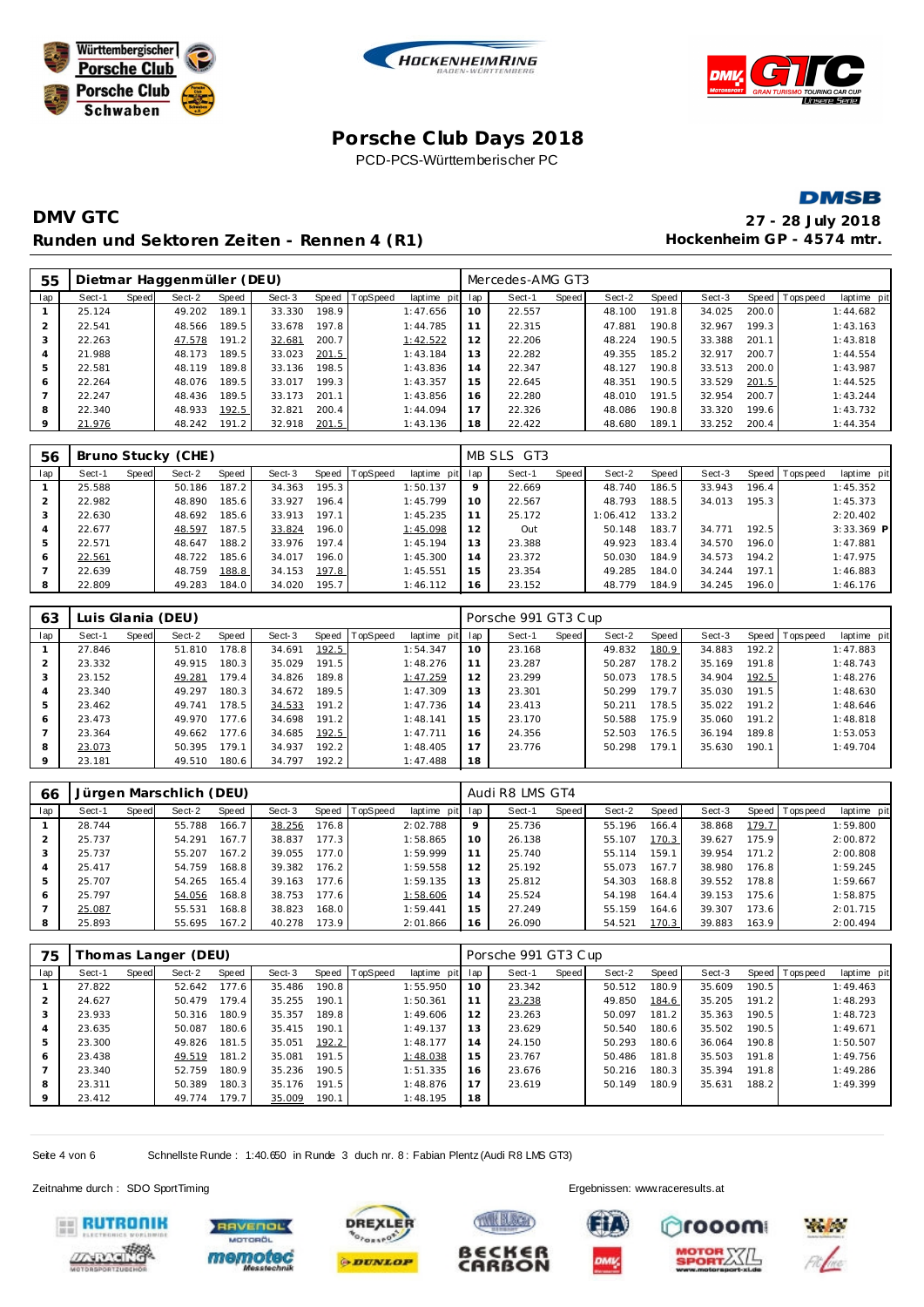







# **DMV GTC 27 - 28 July 2018** Runden und Sektoren Zeiten - Rennen 4 (R1) **Hockenheim GP** - 4574 mtr.

| 77  |        |       | Suzanne Weidt (DEU) |       |        |       |          |          |         | Lamborghini Huracan GT3 |       |        |       |        |       |                |             |
|-----|--------|-------|---------------------|-------|--------|-------|----------|----------|---------|-------------------------|-------|--------|-------|--------|-------|----------------|-------------|
| lap | Sect-1 | Speed | Sect-2              | Speed | Sect-3 | Speed | TopSpeed | laptime  | pit lap | Sect-1                  | Speed | Sect-2 | Speed | Sect-3 |       | Speed Topspeed | laptime pit |
|     | 28.005 |       | 52.527              | 185.6 | 34.929 | 196.7 |          | 1:55.461 | 10      | 22.516                  |       | 48.648 | 187.2 | 33.709 | 198.5 |                | 1:44.873    |
|     | 23.341 |       | 50.169              | 182.7 | 34.749 | 196.4 |          | 1:48.259 | 11      | 22.511                  |       | 49.077 | 184.6 | 34.138 | 197.4 |                | 1:45.726    |
|     | 23.279 |       | 49.544              | 184.3 | 35.278 | 197.4 |          | 1:48.101 | 12      | 23.727                  |       | 48.807 | 187.2 | 33.819 | 197.8 |                | 1:46.353    |
|     | 23.624 |       | 49.062              | 186.2 | 34.823 | 195.3 |          | 1:47.509 | 13      | 22.528                  |       | 48.707 | 188.2 | 33.524 | 200.0 |                | 1:44.759    |
|     | 22.847 |       | 49.112              | 184.6 | 34.511 | 197.1 |          | 1:46.470 | 14      | 22.981                  |       | 48.922 | 183.1 | 34.295 | 197.1 |                | 1:46.198    |
| 6   | 23.406 |       | 48.512              | 186.9 | 34.266 | 194.9 |          | 1:46.184 | 15      | 23.077                  |       | 49.907 | 182.1 | 33.997 | 196.4 |                | 1:46.981    |
|     | 22.638 |       | 48.858              | 186.9 | 33.804 | 198.9 |          | 1:45.300 | 16      | 23.025                  |       | 48.928 | 190.8 | 34.661 | 194.2 |                | 1:46.614    |
| 8   | 22.297 |       | 48.542              | 188.5 | 34.190 | 196.7 |          | 1:45.029 | 17      | 23.743                  |       | 49.170 | 189.8 | 33.920 | 198.5 |                | 1:46.833    |
|     | 22.637 |       | 48.806              | 184.3 | 34.299 | 198.2 |          | 1:45.742 | 18      | 22.712                  |       | 50.187 | 184.9 | 35.424 | 190.5 |                | 1:48.323    |
|     |        |       |                     |       |        |       |          |          |         |                         |       |        |       |        |       |                |             |

| 82             |        |       | Christoph Dupré (DEU) |       |        |       |                |             |     | Porsche 991 GT3 Cup |       |        |       |        |       |                 |             |
|----------------|--------|-------|-----------------------|-------|--------|-------|----------------|-------------|-----|---------------------|-------|--------|-------|--------|-------|-----------------|-------------|
| lap            | Sect-1 | Speed | Sect-2                | Speed | Sect-3 |       | Speed TopSpeed | laptime pit | lap | Sect-1              | Speed | Sect-2 | Speed | Sect-3 |       | Speed Tops peed | laptime pit |
|                | 26.196 |       | 51.341                | 181.5 | 35.321 | 190.8 |                | 1:52.858    | 10  | 23.668              |       | 49.517 | 182.7 | 34.900 | 192.9 |                 | 1:48.085    |
| $\overline{2}$ | 23.741 |       | 50.823                | 178.5 | 35.015 | 190.8 |                | 1:49.579    | 11  | 24.136              |       | 50.114 | 182.1 | 35.742 | 191.2 |                 | 1:49.992    |
|                | 23.134 |       | 50.333                | 180.6 | 35.203 | 191.5 |                | 1:48.670    | 12  | 23.232              |       | 49.421 | 181.8 | 34.743 | 192.9 |                 | 1:47.396    |
| 4              | 23.239 |       | 49.274                | 181.5 | 35.938 | 190.8 |                | 1:48.451    | 13  | 23.449              |       | 49.571 | 183.7 | 35.019 | 192.2 |                 | 1:48.039    |
| 5              | 23.082 |       | 49.121                | 182.7 | 34.581 | 191.5 |                | 1:46.784    | 14  | 23.413              |       | 50.046 | 182.1 | 35.279 | 191.2 |                 | 1:48.738    |
| 6              | 23.280 |       | 49.230                | 183.7 | 34.926 | 192.5 |                | 1:47.436    | 15  | 24.701              |       | 50.256 | 180.6 | 35.805 | 191.5 |                 | 1:50.762    |
|                | 24.142 |       | 49.229                | 183.4 | 35.515 | 192.2 |                | 1:48.886    | 16  | 23.828              |       | 49.901 | 180.6 | 35.840 | 191.2 |                 | 1:49.569    |
| 8              | 23.073 |       | 49.440                | 182.4 | 34.681 | 192.2 |                | 1:47.194    | 17  | 23.737              |       | 49.970 | 180.0 | 35.819 | 190.5 |                 | 1:49.526    |
| 9              | 23.146 |       | 49.682                | 182.4 | 34.719 | 192.2 |                | 1:47.547    | 18  |                     |       |        |       |        |       |                 |             |

| 88      |        |       | Jean-Luc Weidt (DEU) |       |        |       |          |                 |    | Audi R8 LMS GT4 |       |        |         |        |       |                |             |
|---------|--------|-------|----------------------|-------|--------|-------|----------|-----------------|----|-----------------|-------|--------|---------|--------|-------|----------------|-------------|
| lap     | Sect-1 | Speed | Sect-2               | Speed | Sect-3 | Speed | TopSpeed | laptime pit lap |    | Sect-1          | Speed | Sect-2 | Speed ! | Sect-3 |       | Speed Topspeed | laptime pit |
|         | 27.761 |       | 54.923               | 171.2 | 36.659 | 184.6 |          | 1:59.343        | 10 | 24.550          |       | 52.275 | 173.4   | 36.218 | 184.0 |                | 1:53.043    |
|         | 24.480 |       | 52.273               | 172.8 | 36.535 | 184.6 |          | 1:53.288        | 11 | 24.411          |       | 52.102 | 173.1   | 38.498 | 180.3 |                | 1:55.011    |
| 3       | 24.169 |       | 52.004               | 172.8 | 36.287 | 185.2 |          | 1:52.460        | 12 | 24.664          |       | 52.055 | 172.5   | 36.423 | 183.1 |                | 1:53.142    |
| 4       | 24.138 |       | 51.549               | 173.6 | 36.131 | 184.3 |          | 1:51.818        | 13 | 24.650          |       | 55.120 | 172.5   | 36.957 | 183.7 |                | 1:56.727    |
| 5       | 24.332 |       | 51.509               | 174.8 | 36.052 | 184.0 |          | 1:51.893        | 14 | 24.806          |       | 52.488 | 174.2   | 36.961 | 184.6 |                | 1:54.255    |
| 6       | 24.062 |       | 52.148               | 172.2 | 36.155 | 184.6 |          | 1:52.365        | 15 | 24.905          |       | 52.336 | 174.5   | 40.027 | 175.6 |                | 1:57.268    |
|         | 24.294 |       | 51.842               | 174.8 | 36.691 | 183.4 |          | 1:52.827        | 16 | 24.976          |       | 53.738 | 172.8   | 37.190 | 183.1 |                | 1:55.904    |
| 8       | 24.235 |       | 52.254               | 171.2 | 36.152 | 183.7 |          | 1:52.641        | 17 | 25.131          |       | 53.870 | 172.2   | 37.408 | 181.2 |                | 1:56.409    |
| $\circ$ | 24.480 |       | 53.059               | 175.0 | 36.291 | 182.7 |          | 1:53.830        | 18 |                 |       |        |         |        |       |                |             |

| 99             |        |       | Kevin Arnold (DEU) |       |        |       |                |             |     | Audi RS 3 LMS TCR |       |        |       |        |       |                |             |
|----------------|--------|-------|--------------------|-------|--------|-------|----------------|-------------|-----|-------------------|-------|--------|-------|--------|-------|----------------|-------------|
| lap            | Sect-1 | Speed | Sect-2             | Speed | Sect-3 |       | Speed TopSpeed | laptime pit | lap | Sect-1            | Speed | Sect-2 | Speed | Sect-3 |       | Speed Topspeed | laptime pit |
|                | 27.117 |       | 54.477             | 167.4 | 36.088 | 170.9 |                | 1:57.682    | 10  | 24.905            |       | 52.942 | 169.5 | 35.148 | 175.9 |                | 1:52.995    |
| $\overline{2}$ | 24.237 |       | 53.031             | 169.3 | 35.216 | 176.2 |                | 1:52.484    | 11  | 24.222            |       | 53.346 | 168.0 | 35.223 | 177.0 |                | 1:52.791    |
| 3              | 23.780 |       | 52.980             | 168.2 | 35.159 | 176.2 |                | 1:51.919    | 12  | 24.151            |       | 54.649 | 164.1 | 35.715 | 176.8 |                | 1:54.515    |
| 4              | 23.846 |       | 52.670             | 169.0 | 35.168 | 176.5 |                | 1:51.684    | 13  | 24.268            |       | 53.167 | 168.5 | 35.579 | 177.0 |                | 1:53.014    |
| 5              | 23.784 |       | 52.715             | 169.3 | 35.154 | 176.2 |                | 1:51.653    | 14  | 24.353            |       | 53.483 | 168.2 | 36.054 | 175.0 |                | 1:53.890    |
| 6              | 24.010 |       | 52.857             | 168.2 | 35.249 | 173.6 |                | 1:52.116    | 15  | 24.670            |       | 53.251 | 169.0 | 35.597 | 175.6 |                | 1:53.518    |
|                | 24.037 |       | 52.887             | 169.8 | 35.044 | 175.6 |                | 1:51.968    | 16  | 24.248            |       | 53.345 | 167.2 | 35.571 | 175.6 |                | 1:53.164    |
| 8              | 23.889 |       | 52.702             | 168.8 | 35.073 | 176.5 |                | 1:51.664    | 17  | 24.466            |       | 54.362 | 165.1 | 36.993 | 170.1 |                | 1:55.821    |
| 9              | 23.848 |       | 52.873             | 169.5 | 35.391 | 174.8 |                | 1:52.112    | 18  |                   |       |        |       |        |       |                |             |

| 91 <sup>7</sup> | Benni Hey (DEU) |       |        |       |        |       |                |             | Porsche 991 GT3 R |        |       |        |       |        |       |                |             |
|-----------------|-----------------|-------|--------|-------|--------|-------|----------------|-------------|-------------------|--------|-------|--------|-------|--------|-------|----------------|-------------|
| lap             | Sect-1          | Speed | Sect-2 | Speed | Sect-3 |       | Speed TopSpeed | laptime pit | lap               | Sect-1 | Speed | Sect-2 | Speed | Sect-3 |       | Speed Topspeed | laptime pit |
|                 | 24.216          |       | 48.867 | 187.8 | 32.938 | 197.8 |                | 1:46.021    | 10                | 23.105 |       | 49.103 | 183.7 | 34.029 | 197.4 |                | 1:46.237    |
|                 | 22.232          |       | 48.021 | 183.7 | 32.941 | 197.4 |                | 1:43.194    | 11                | 22.595 |       | 48.786 | 187.8 | 33.487 | 194.9 |                | 1:44.868    |
| 3               | 22.178          |       | 48.345 | 188.8 | 33.239 | 196.7 |                | 1:43.762    | 12                | 22.851 |       | 48.394 | 186.2 | 33.628 | 196.7 |                | 1:44.873    |
| $\overline{4}$  | 22.631          |       | 48.437 | 186.5 | 32.961 | 198.9 |                | 1:44.029    | 13                | 22.890 |       | 49.308 | 185.9 | 33.686 | 197.8 |                | 1:45.884    |
| .5              | 22.187          |       | 48.062 | 188.5 | 32.973 | 197.8 |                | 1:43.222    | 14                | 22.774 |       | 49.160 | 187.2 | 33.767 | 197.1 |                | 1:45.701    |
| 6               | 22.415          |       | 47.815 | 186.2 | 32.955 | 197.1 |                | 1:43.185    | 15                | 22.537 |       | 48.328 | 188.8 | 33.617 | 198.5 |                | 1:44.482    |
|                 | 22.570          |       | 48.076 | 187.2 | 33.014 | 198.9 |                | 1:43.660    | 16                | 22.990 |       | 48.394 | 181.8 | 33.708 | 196.7 |                | 1:45.092    |
| 8               | 22.614          |       | 48.064 | 185.9 | 33.371 | 196.4 |                | 1:44.049    | 17                | 22.630 |       | 48.694 | 187.8 | 33.842 | 196.4 |                | 1:45.166    |
| 9               | 22.510          |       | 47.815 | 189.5 | 33.187 | 196.7 |                | 1:43.512    | 18                | 22.938 |       | 48.465 | 187.2 | 34.058 | 192.9 |                | 1:45.461    |

Seite 5 von 6 Schnellste Runde : 1:40.650 in Runde 3 duch nr. 8 : Fabian Plentz (Audi R8 LMS GT3)

Zeitnahme durch : SDO SportTiming Ergebnissen: [www.raceresults.a](www.raceresults.at)t